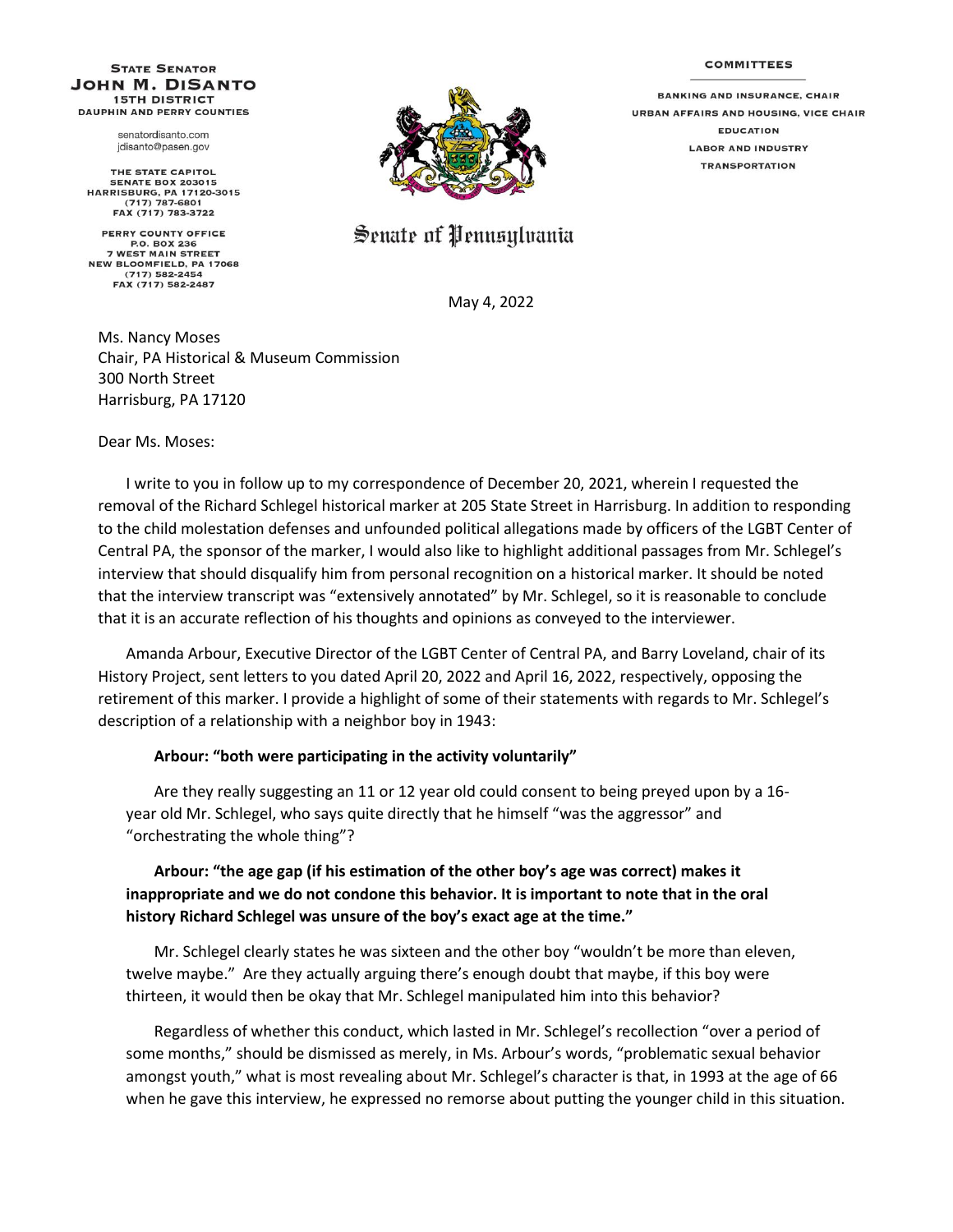Instead, Mr. Schlegel conveyed regret at not physically touching the boy, saying "I certainly wouldn't make that mistake twice, because he was so cute." I'm at a loss for how anyone could defend Mr. Schlegel's adult perspective on this matter, which, if it did perhaps change before his death in 2006 as Ms. Arbour suggests could be the case, he apparently did not convey it to be included as a supplement to this interview, despite writing "many letters" to the interviewer in the subsequent eleven years. I therefore would argue, contrary to Mr. Loveland's assertion that "there is not enough information or evidence to find his behavior 'reprehensible'", there is in fact no evidence disputing his own personal account that I believe most reasonable persons would deem reprehensible.

Ms. Arbour and Mr. Loveland go on to say that my opposition to this marker retirement is a "politicallymotivated attack" and an effort to "cancel LGBTQ+ history." If shining a light on reprehensible, possibly criminal, behavior (even for the contemporaneous cultural norms of the time period being addressed by the marker) is politically motivated, then there are many district attorneys in this state doing the same thing every day as they seek to prosecute wrongdoing. And, far from canceling anything, I am merely highlighting information in his own words that I believe must be weighed against Mr. Schlegel's deservedness of personal recognition on a historical marker and his description as a "trail-blazing activist" rather than, perhaps, an "unrepentant child molester." As a Catholic, I am disgusted with the priests in my church who sexually abused children entrusted with their care and I don't think they deserve to be put on a pedestal, so I am utterly perplexed about why the LGBT Center would rally around Mr. Schlegel.

In addition to the concerns about Mr. Schlegel discussed in my original correspondence with you, which I believe are more than sufficient to retire this marker, I would also bring to your attention, if you did not review the entire, lengthy interview, other disturbing admissions he made:

- 1. Theft of other college students' jock straps "my jock strap fantasy continued. And my god I was accumulating a mountain of jock straps. I didn't know what the hell to do with them. I finally burned them, most of them. But this was pure thievery. I stole them. Because I didn't get the same charge out of buying a jock strap as I did out of taking somebody's."
- 2. Making light of a victim of underage pornography who was, by an associate of Mr. Schlegel, anally penetrated with a broomstick and photographed – "The kid didn't seem to object, but that didn't make any difference." Mr. Schlegel did, however, express his continued sympathy for his associate, the pornographer who was convicted and served six years in prison.
- 3. Being "outraged" that the same associate was photographing boys "too young" and, in the case of one boy, knowing that "he was diddling this poor kid when he was just, just too young," yet not reporting it to authorities but instead continuing to collaborate and travel with this man, whose photographs he described as "just kiddie nudes," not "kiddie porn." Again, as a 66-year-old at the time of the interview who had an opportunity to reflect on events that took place twenty years earlier, Mr. Schlegel still seems to be quite accepting of this child pornography, saying "there wasn't this national or international obsession with molesting kids at that point" in time.
- 4. Expressing a terroristic threat towards a former public official, Leroy Zimmerman, a Dauphin County District Attorney and later State Attorney General—"Remember I have this block about Zimmerman because I thought of even killing that man. And I think I would have the capacity, even today, if the opportunity was presented, to kill him."